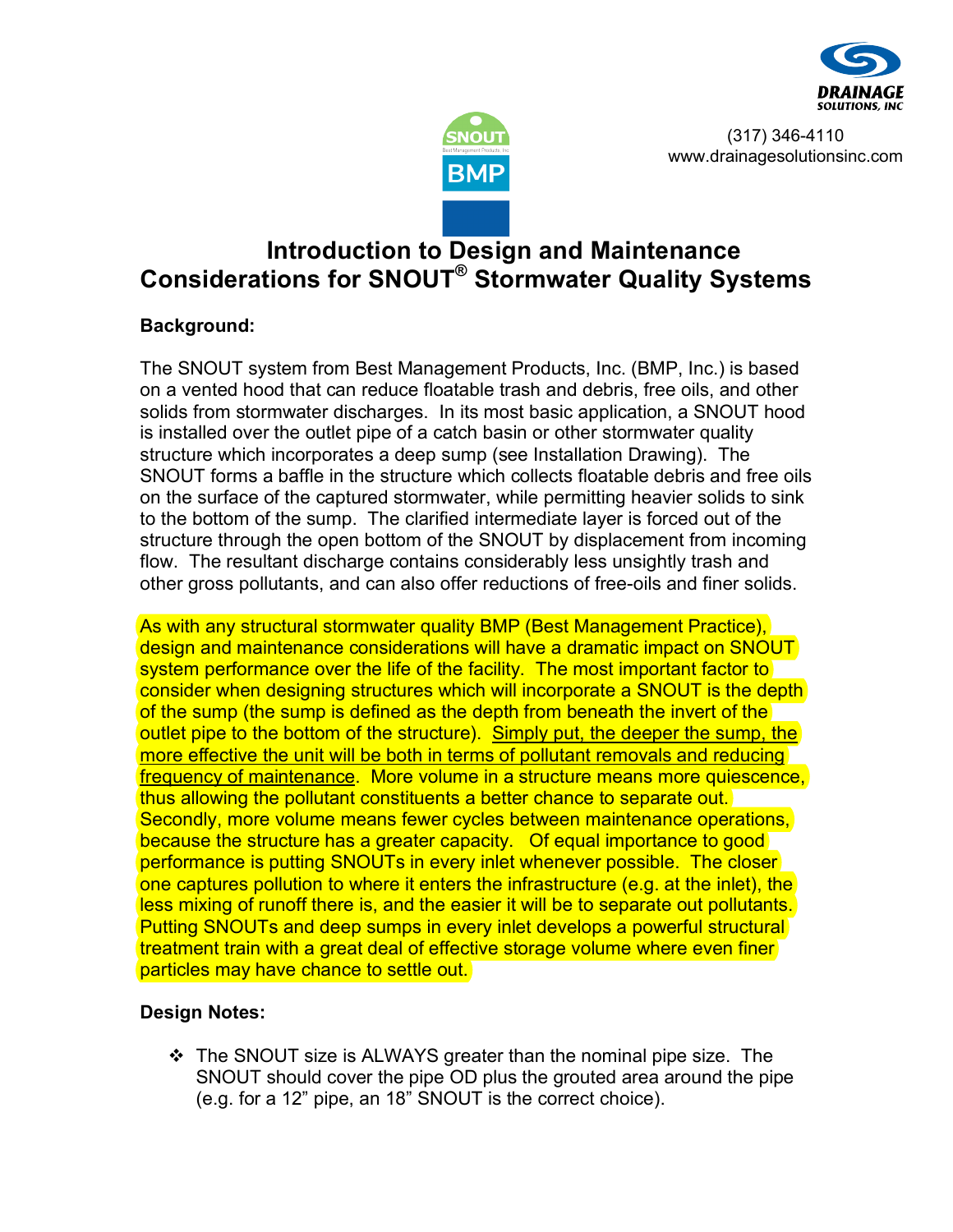- As a rule of thumb, BMP, Inc. recommends *minimum* sump depths based on outlet pipe inside diameters of 2.5 to 3 times the outlet pipe size.
- Special Note for Smaller Pipes: A minimum sump depth of 36 inches for all pipe sizes 12 inches ID or less, and 48 inches for pipe 15-18 inches ID is required if collection of finer solids is desired.
- $\cdot \cdot$  The plan dimension of the structure should be up to 6 to 7 times the flow area of the outlet pipe.
- To optimize pollutant removals establish a "treatment train" with SNOUTs placed in every inlet where it is feasible to do so (this protocol applies to most commercial, institutional or municipal applications and any application with direct discharge to surface waters).
- At a minimum, SNOUTs should be used in every third structure for less critical applications (less critical areas might include flow over grassy surfaces, very low traffic areas in private, non-commercial or noninstitutional settings, single family residential sites).
- Bio-Skirts™ (for hydrocarbons and/or bacteria reduction in any structure) and flow deflectors (for settleable solids in a final polishing structure) can increase pollutant removals. Bio-Skirts are highly recommended for gas or vehicle service stations, convenience stores, restaurants, loading docks, marinas, beaches, schools or high traffic applications.
- $\div$  The "R" series SNOUTs (12R, 18R, 24R, 30R, 52R/72and 72R/96) are available for round manhole type structures of up to 72" ID; the "F" series SNOUTs (12F, 18F, 24F, 30F, 36F, 48F, 72F and 96F) are available for flat walled box type structures; the "NP" series SNOUTs (NP1218R, NP1524R, NP1830R, and NP2430R) are available for PVC Nyloplast® type structures up to 30" ID.

# **Example Structure Sizing Calculation:**

A SNOUT equipped structure with a 15 inch ID outlet pipe (1.23 sqft. flow area) will offer best performance with a minimum plan area of 7.4 sqft. and 48 inch sump. Thus, a readily available 48 inch diameter manhole-type structure, or a rectangular structure of 2 feet x 4 feet will offer sufficient size when combined with a sump depth of 48 inches or greater.

#### **Maintenance Recommendations:**

- $\div$  Monthly monitoring for the first year of a new installation after the site has been stabilized.
- Measurements should be taken after each rain event of .5 inches or more, or monthly, as determined by local weather conditions.
- $\div$  Checking sediment depth and noting the surface pollutants in the structure will be helpful in planning maintenance.
- The pollutants collected in SNOUT equipped structures will consist of floatable debris and oils on the surface of the captured water, and grit and sediment on the bottom of the structure.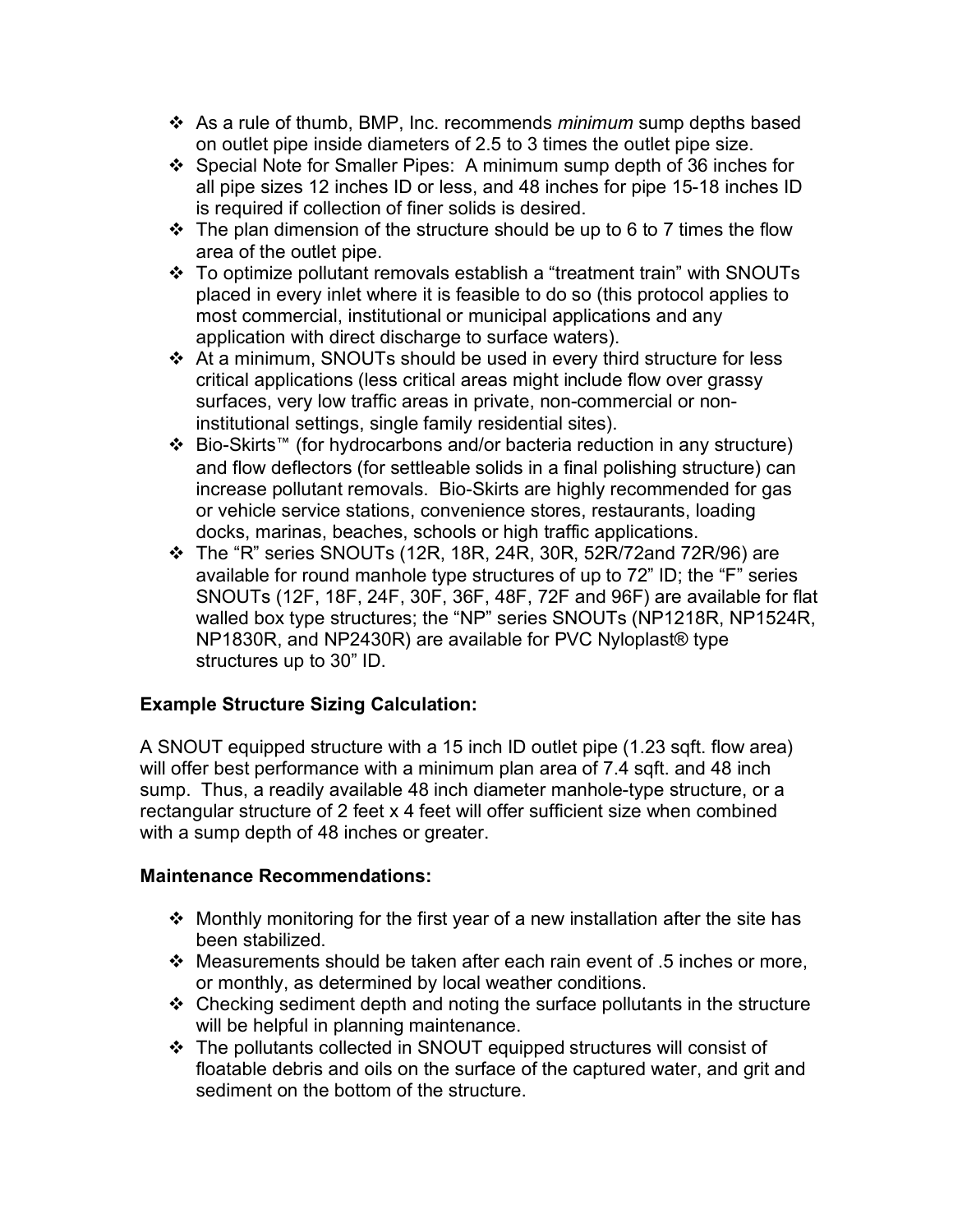- $\cdot \cdot$  It is best to schedule maintenance based on the solids collected in the sump.
- $\div$  Optimally, the structure should be cleaned when the sump is half full (e.g. when 2 feet of material collects in a 4 foot sump, clean it out).
- Structures should also be cleaned if a spill or other incident causes a larger than normal accumulation of pollutants in a structure.
- $\div$  Maintenance is best done with a vacuum truck.
- If Bio-Skirts™ are being used in the structure to enhance hydrocarbon capture and/or bacteria removals, they should be checked on a monthly basis, and serviced or replaced when more than 2/3 of the boom is submerged, indicating a nearly saturated state. Assuming a typical pollutant-loading environment exists, Bio-Skirts should be serviced\* or replaced annually.
- $\cdot$  In the case of an oil spill, the structure should be serviced and Bio-Skirts replaced (if any) immediately
- All collected wastes must be handled and disposed of according to local environmental requirements.
- To maintain the SNOUT hoods themselves, an annual inspection of the anti-siphon vent and access hatch are recommended. A simple flushing of the vent, or a gentle rodding with a flexible wire are all that's typically needed to maintain the anti-siphon properties. Opening and closing the access hatch once a year ensures a lifetime of trouble-free service.

Further structural design guidelines including CAD drawings, hydraulic spreadsheets, and site inspection and maintenance field reports and installation inspection sheets are available from BMP, Inc.

\*To extend the service life of a Bio-Skirt, the unit may be "wrung out" to remove accumulated oils and washed in an industrial washing machine in warm water. The Bio-Skirt may then be re-deployed as long the material maintains it's structural integrity.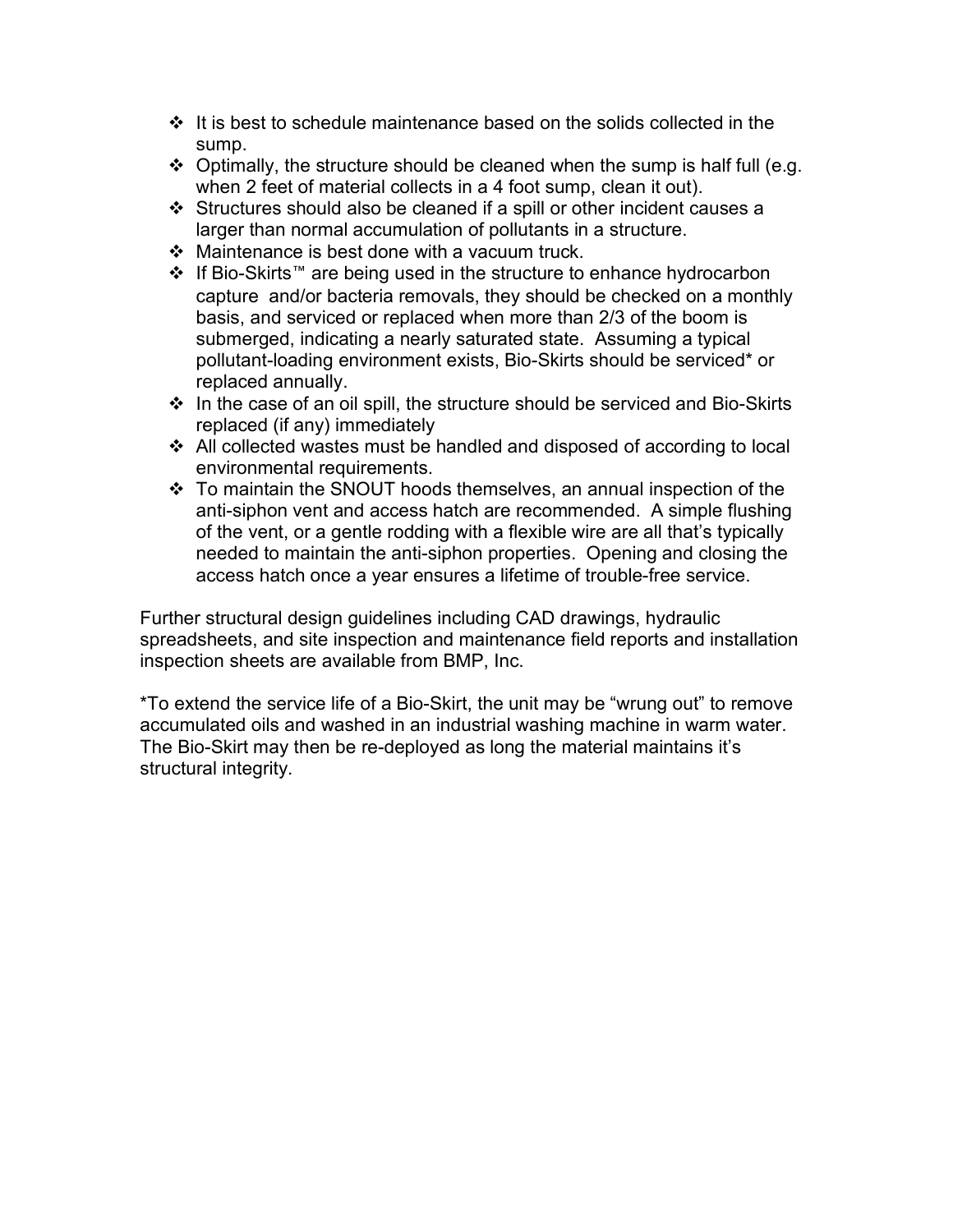| % OF SNOUT INLET AREA vs. PIPE INSIDE DIAMETER |        |        |            |            |            |        |        |                 |       |       |       |          |        |
|------------------------------------------------|--------|--------|------------|------------|------------|--------|--------|-----------------|-------|-------|-------|----------|--------|
|                                                |        |        |            |            |            |        |        |                 |       |       |       |          |        |
|                                                |        |        |            |            |            |        |        |                 |       |       |       |          |        |
| <b>MODEL</b>                                   | 12F    | 12R    | <b>18F</b> | <b>18R</b> | <b>24F</b> | 24R    | 30F    | 30 <sub>R</sub> | 36F   | 48F   | 52R   | 72F      | 96F    |
| (SQFT.)                                        | 0.393  | 0.455  | 1.091      | 1.264      | 1.843      | 2.118  | 2.793  | 3.210           | 3.534 | 6.278 | 9.045 | 14.13702 | 25.132 |
| PIPE I.D.                                      |        |        |            |            |            |        |        |                 |       |       |       |          |        |
| 4                                              | 450.3% | 521.4% | N/O        | N/O        | N/O        | N/O    | N/O    | N/O             | N/O   | N/O   | N/O   | N/O      | N/O    |
| 6                                              | 200.2% | 231.7% | 555.6%     | 643.8%     | N/O        | N/O    | N/O    | N/O             | N/O   | N/O   | N/O   | N/O      | N/O    |
| 8                                              | 112.6% | 130.3% | 312.6%     | 362.1%     | 528.1%     | 606.8% | N/O    | N/O             | N/O   | N/O   | N/O   | N/O      | N/O    |
| 10                                             | 72.1%  | 83.4%  | 200.0%     | 231.8%     | 338.0%     | 388.3% | N/O    | N/O             | N/O   | N/O   | N/O   | N/O      | N/O    |
| 12                                             | N/A    | N/A    | 138.9%     | 160.9%     | 234.7%     | 269.7% | 355.6% | 409%            | 450%  | N/O   | N/O   | N/O      | N/O    |
| 15                                             | N/A    | N/A    | 88.9%      | 103.0%     | 150.2%     | 172.6% | 227.6% | 262%            | 288%  | N/O   | N/O   | N/O      | N/O    |
| 18                                             | N/A    | N/A    | 61.7%      | 71.5%      | 104.3%     | 119.9% | 158.1% | 182%            | 200%  | 355%  |       | N/O      | N/O    |
| 21                                             | N/A    | N/A    | N/A        | N/A        | 76.6%      | 88.1%  | 116.1% | 133%            | 147%  | 261%  | 376%  | N/O      | N/O    |
| 24                                             | N/A    | N/A    | N/A        | N/A        | N/A        | N/A    | 88.9%  | 102%            | 112%  | 200%  | 288%  | N/O      | N/O    |
| 27                                             | N/A    | N/A    | N/A        | N/A        | N/A        | N/A    | 70.2%  | 81%             | 89%   | 158%  | 227%  | N/O      | N/O    |
| 30                                             | N/A    | N/A    | N/A        | N/A        | N/A        | N/A    | 56.9%  | 65%             | 72%   | 128%  | 184%  | 288%     | N/O    |
| 36                                             | N/A    | N/A    | N/A        | N/A        | N/A        | N/A    | N/A    | N/A             | 50%   | 89%   | 128%  | 200%     | 355.5% |
| 42                                             | N/A    | N/A    | N/A        | N/A        | N/A        | N/A    | N/A    | N/A             | N/A   | 65%   | 94%   | 147%     | 261.2% |
| 48                                             | N/A    | N/A    | N/A        | N/A        | N/A        | N/A    | N/A    | N/A             | N/A   | 50%   | 72%   | 113%     | 200.0% |
| 54                                             | N/A    | N/A    | N/A        | N/A        | N/A        | N/A    | N/A    | N/A             | N/A   | N/A   | 57%   | 89%      | 158.0% |
| 60                                             | N/A    | N/A    | N/A        | N/A        | N/A        | N/A    | N/A    | N/A             | N/A   | N/A   | N/A   | 72%      | 128.0% |
| 66                                             | N/A    | N/A    | N/A        | N/A        | N/A        | N/A    | N/A    | N/A             | N/A   | N/A   | N/A   | 60%      | 105.8% |
| 72                                             | N/A    | N/A    | N/A        | N/A        | N/A        | N/A    | N/A    | N/A             | N/A   | N/A   | N/A   | 50%      | 88.9%  |
| 78                                             | N/A    | N/A    | N/A        | N/A        | N/A        | N/A    | N/A    | N/A             | N/A   | N/A   | N/A   | N/A      | 75.7%  |
| 84                                             | N/A    | N/A    | N/A        | N/A        | N/A        | N/A    | N/A    | N/A             | N/A   | N/A   | N/A   | N/A      | 65.3%  |
| 90                                             | N/A    | N/A    | N/A        | N/A        | N/A        | N/A    | N/A    | N/A             | N/A   | N/A   | N/A   | N/A      | 56.9%  |

### **Fitment Guide:** Based on SNOUT inlet area vs. pipe inlet area.

Use "F" for flat back SNOUT in rectangular structure Use "R" for round back SNOUT in cylindrical structure



**Design Note: The SNOUT size will always be bigger than the pipe size as the SNOUT must cover the pipe O.D. (i.e. Use an 18" SNOUT for 12" pipe.)**